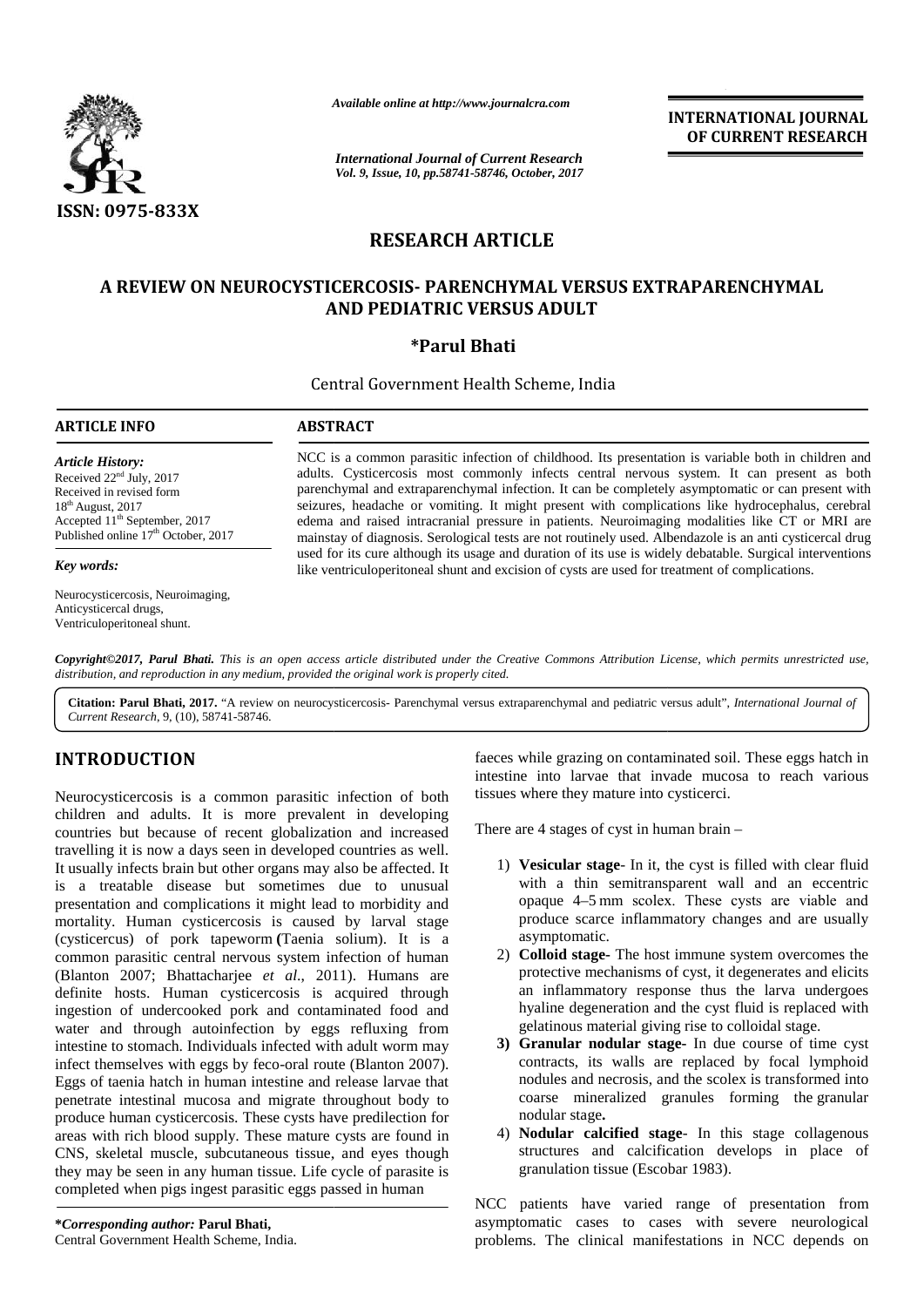location, number and viability of cysts and host immune response. The clinical presentation also differ across countries like in India most cases present with single degenerating lesion while in Latin America and China cases present with few viable lesions (Singh 1997).

#### **Parenchymal NCC**

In children cysticerci usually lodge in brain parenchyma. In brain parenchyma, parietal lobe is most commonly involved because of tendency to involve middle cerebral artery and its branches (Roos *et al*., 2005). Clinical manifestations of parenchymal and extraparenchymal NCC are different. Parenchymal NCC present most commonly with seizures. In NCC seizures usually occur suddenly in an otherwise healthy individual. Seizures are both generalized (Basu *et al*., 2007; Gauchen *et al*., 2011; Prasad *et al*., 2012; Bhattacharjee *et al*., 2013) and focal (Singhi *et al*., 2000; Singhi 2011; Singhi *et al*., 2004; Morales *et al*., 2000; Talukdar *et al*., 2002). Prevalence of seizures vary from 70–90% in various case reports. In a study done in India on 500 children, seizures were reported in 94.8% cases (Singhi *et al*., 2000). Seizure is a common presentation during transitional stages of the cyst. Seizures are usually present in degenerating cysts due to inflammatory responses elicited by these cysts but some of the patients with degenerating cysts can be completely asymptomatic. Presence of seizures is also related to some geographic and racial distribution. In Asian countries, seizures are usually associated with degenerating cysts (Singh 1997; Singhi *et al*., 2000) while in Latin American countries, seizures are associated more with vesicular cyst (Carpio *et al*., 2008; Garcia *et al*., 2004). These patients can also present with status epilepticus and it has been reported in 1.7–32% of children (Singhi *et al*., 2000; Morales *et al*., 2000; Talukdar *et al*., 2002; Baranwal *et al*., 1998). Various neurological deficits have been documented in 4–6% of children depending on the location of the cysts. Transient hemiparesis and monoparesis can occur. Ptosis can also occur with cysts in the midbrain (Singhi *et al*., 2008). Persistent headache is other presenting complaint in NCC and is common in children with calcified cyst. Headache and vomiting were observed in 63% cases in a study (Bhattacharjee *et al*., 2013) and in 33% cases in another study (Singhi *et al*., 2000). In one study, 44% incidences of headache because of raised intracranial tension have been reported (Kalra *et al*., 1992).

#### **Extraparenchymal NCC**

Extraparenchymal NCC is commonly seen in adults and is uncommon in children. Intraventricular cysts may remain asymptomatic for years but may become symptomatic if they obstruct the CSF flow causing hydrocephalus and increased ICP. The lateral ventricles and the fourth ventricle are the most common locations. Intraventricular disease is associated with significant morbidity and mortality (Bandres *et al*., 1992; McCormick 1985; Richards *et al*., 1985; Vasconcelos *et al*., 1987). Intraventricular cysts usually presents with raised intracranial pressure and hydrocephalous while subarachnoid cysts presents with arachnoiditis and chronic meningitis. Hydrocephalous can result either because of direct obstruction of cerebrospinal fluid (CSF) pathways by intraventricular cysts or secondary to inflammatory obstruction. Extraparenchymal NCC is seen more in Latin American countries as compared to Indian subcontinent. This is due to a complex interaction between host, parasite and environmental factors (Fleury *et al*., 2010).

#### **Other locations**

Cysticercus has a remarkable tendency to lodge in eyes, muscles, and CNS (Sotelo *et al*., 1985). This is because of the high content of glucose or glycogen and rich vascular network in these organs (Escobar 1983). Cysts in and around spinal cord occur in 1–5% cases of adult NCC. These result in various spinal dysfunction. Cysts present in eyes and in extraocular muscles cause visual deficits, limitation of eye movements and other eye symptoms. There are certain unusual presentations of NCC like behavioural changes, neurocognitive deficits and dystonias.

#### **Adult versus Pediatric NCC**

The manifestations of NCC varies according to age. Most cases of childhood NCC present with mild to moderate symptomatology and single lesion. Extraparenchymal NCC is common in adults as compared to children (Bhattacharjee *et al*., 2013; Singhi *et al*., 2004; Saenz *et al*., 2006; Antoniuk *et al*., 2006). In children, extraparenchymal NCC carries a poor prognosis (Singhi *et al*., 2004). According to a study done by Saenz *et al*., (Saenz *et al*., 2006) seizures were more common in children (80.4% versus 56.1%), while intracranial hypertension and headaches were more common in adults (27.2% versus 15.2% and 35.1% versus 21.7% respectively). In this study, cerebrospinal fluid inflammation was greater in adults than in children. Single colloidal parenchymal cysts are common in children while in adults multiple viable parasites in the basal subarachnoidal cisterns or in the ventricles are present (Saenz *et al*., 2006). Higher frequency of generalized seizures (60%) were reported in adults in a study (Del Brutto *et al*., 1992). It may be because of higher number of adult cases with multiple lesions. Children usually present with a single brief seizure lasting less than 5 minutes but some children may have repeated seizures. Clustering of seizures is also common in adults as compared to children. Acute encephalitic presentation is common in young children and adolescents, especially females, with numerous cysts and diffuse cerebral oedema, and severe acute raised intracranial pressure. Children are also known to have unusual presentations like behavioural changes, neurocognitive deficits and dystonia.

#### **Diagnosis**

NCC should be suspected in all cases who have ring enhancing brain CT lesion of less than 2 cm size presenting with seizure with no neurodeficit and no evidences of systemic diseases (White *et al*., 2008). A close differential diagnosis of NCC is tuberculoma. NCC and tuberculoma can be differentiated by neuroimaging as lesion in tuberculomas are more than 20 mm diameter, wall thickness more than 2 mm, presence of midline shift, lack of white dot like scolices and lack of spontaneous disappearance of tuberculoma (White *et al*., 2008; Kalra 2009 IAP; Kalra 2009 Ghai). In addition the absence of permanent focal neurodeficit strongly supports the diagnosis of neurocysticercosis. The definition of subarachnoid giant cysts in the literature is not precise. Some authors have described it as a surgically removable cyst approximately 50 mm in diameter and 60 ml in volume (Joubert *et al*.,1990; Castellanos *et al*., 2000; Berman *et al*.,1981). Other authors disagree with the sole criteria of size to define these cysts. According to few authors, intracranial hypertension and severe compression and displacement of adjacent brain structures as documented by imaging should also be taken into consideration.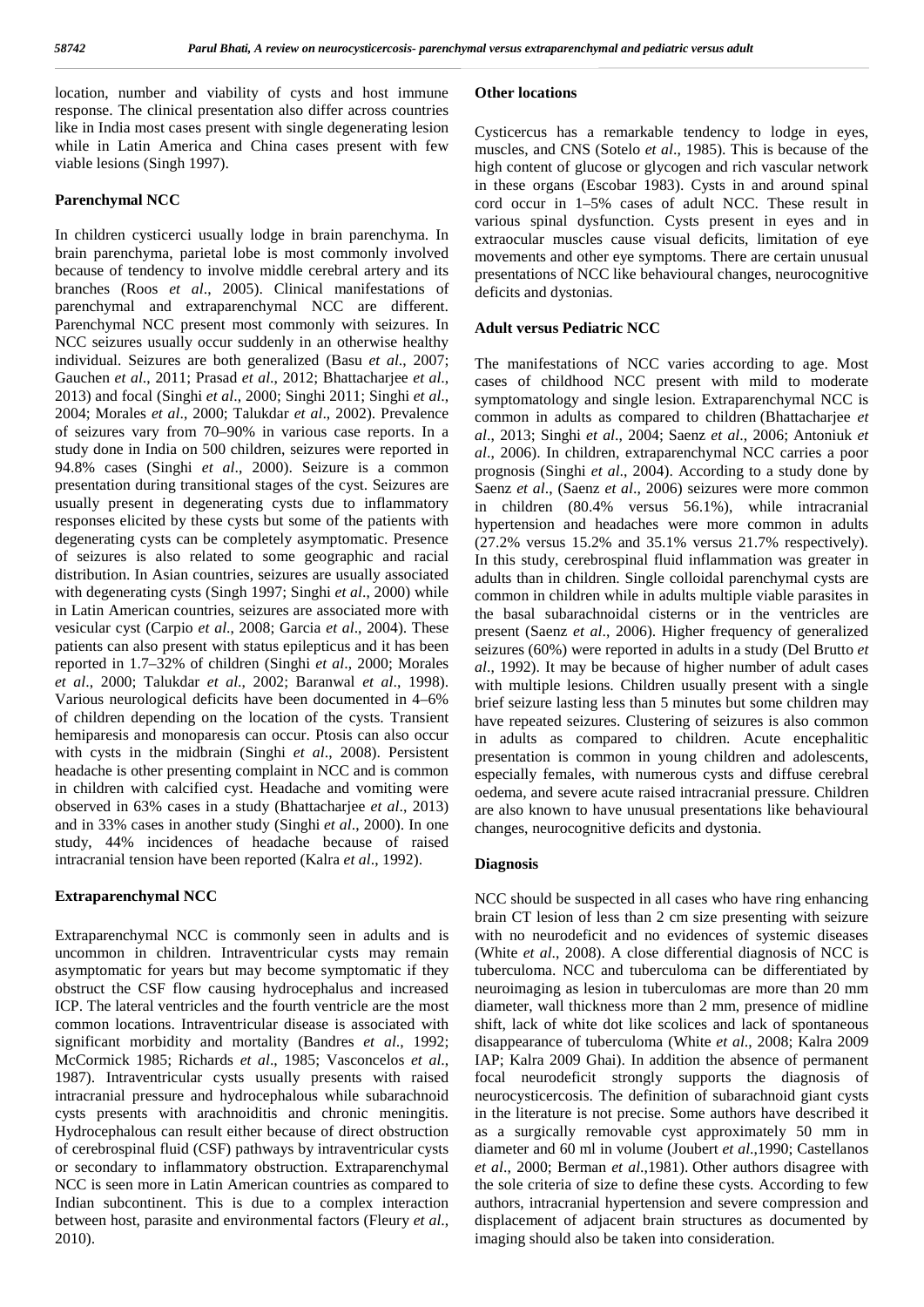# **Neuroimaging**

MRI and CT are the imaging modalities commonly used to diagnose NCC. In a study (Hector *et al*., 1989) MR was compared with CT for diagnosis of NCC and it was observed that MR was four times more sensitive in the detection of the cysts (85% vs 21 %). This is because MR could detect cysts in the brainstem, in a subependymal location, in the cerebellum, in the subarachnoid space, and inside the ventricles. Bone and other artifacts on CT usually do not allow the identification of cysts in these areas. On MRI, migration of IVNCC is also reported although rare. In a study (Thomas *et al*., 2005) 10 year old boy presenting with headache and vomiting had MRI findings of marked hydrocephalus with cystic lesion isointense to CSF, with a thin wall and a small nodule (scolex) in the left temporal horn. Contrast images performed 20 minutes later revealed migration of the cyst to the occipital horn. MRI also has limitation in detecting NCC. Intraventricular neurocysticercosis is often missed on routine magnetic resonance imaging (MRI) of brain owing to similar signal intensity of cyst in cerebrospinal fluid (CSF) spaces and absence of contrast enhancement of cyst wall. Recently fast imaging employing steady state acquisition (FIESTA) and susceptibility weighted angiography (SWAN) sequences have been shown to better delineate the neurocysticercosis in the CSF spaces. FIESTA also called 3D constructive interference in steady state (CISS) is a heavily T2-weighted (T2W) highresolution sequence, which increases the conspicuity of lesions in cisterns, sulci, and intraventricular spaces. It is the best noninvasive sequence to show subarachnoid and intraventricular neurocysticercus (Govindappa *et al*., 2000). There is recommendation for routine use of these sequences in patients with suspected neurocysticercosis (Hingwala *et al*., 2011). Many cases of intraventricular obstructive hydrocephalus have been diagnosed using 3D CISS that were misdiagnosed on conventional sequences (Dincer *et al*., 2009). SWAN or susceptibility-weighted imaging (SWI) is another advanced modality of investigation. Study has showed increased visibility of scolex in SWI thus it is recommended to use FIESTA and SWI sequences in addition to conventional MRI sequence in evaluation of patients with unexplained hydrocephalus specifically from endemic areas of neurocysticercosis (Verma *et al*., 2012).

#### **Serologic tests**

In certain studies sensitivity and specificity of the presently used commercial ELISA in serum was reported to be 85% and 94% respectively (Sahu *et al*., 2009; Biswas *et al*., 2004). Sensitivity of a test detecting antibodies for the parasite is also related to the number of lesions present in brain. In patients with multiple larvae there is release of more antigens resulting in a stronger antibody response in the infected host (Zea Vera *et al*., 2013). In a comparative study of enzyme-linked immunosorbent assay (ELISA) and enzyme linked immunoelectrotransfer blot (EITB) done in children, it was found that both were more sensitive in cases with multiple brain lesions (100%) than in those with a single lesion (87%) Albendazole (Mandal *et al*., 2006). The antigen detecting ELISA has better sensitivity using CSF samples as compared to serum samples. However, ELISA has less sensitivity as compared with EITB for both serum and CSF samples, for both intraparenchymal and extraparenchymal NCC (Rodriguez *et al*., 2009). Till now there is no ideal serologic test for single-lesion NCC. A positive serodiagnostic test supports the diagnosis of NCC,

however, a negative test does not exclude NCC. In endemic areas individuals may be seropositive without having NCC.

# **Electroencephalogram (EEG)**

EEG is not usually done in typical cases of NCC. It is usually done in cases with status epilepticus, with refactory seizures and in whom diagnostic dilemma is present. Study has showed that EEG demonstrated little relation to symptoms and CT lesions in patients with neurocysticercosis (Carpio 2002).

# **Other tests**

Lumbar puncture test is usually done in cases suspected of having NCC meningitis. CSF examination in these patients may show mild elevation of protein, hypoglycorrhachia and pleocytosis which may be lymphocytic, monocytic or polymorphonuclear. CSF is usually normal in cases of parenchymal NCC, thus it is not routinely indicated. Other tests that may support the diagnosis of NCC include biopsy of subcutaneous nodules (if present) to look for the parasite, and blood counts, which may show peripheral eosinophilia in about one third of patients. Tapeworms in stool microscopy is indicative of taeniasis but does not necessarily indicate the presence of NCC. These tests do not carry much significance hence are not routinely done.

# **Treatment**

Albendazole, a member of the benzimidazole group, destroy parenchymal NCC and may destroy some of the intraventricular cysts as well. It is less expensive, better tolerated and has better penetration into subarachnoid space. Administration of steroids with albendazole increases bioavailability of albendazole (Jung *et al*., 1990) while phenytoin or carbamezepine does not affect it. The bioavailability of praziquantel decreases with co administration of steroids (Vazquez *et al*., 1987), phenytoin and carbamezepine (Bittencourt *et al*., 1992). Albendazole is used at a dose of 15 mg/kg/day (maximum 800 mg) in two or three divided doses in children. Albendazole is a safe drug with transient gastrointestinal symptoms such as nausea, diarrhoea and vomiting which occur rarely but prolonged use may cause an increase in serum aminotransferase, jaundice, headaches, loss of hair, leukopenia and thrombocytopenia. Allergic phenomena like urticaria, rashes and oedema can also rarely occur. Praziquantel is used at a dose of 50 mg/kg/day. Side effects include abdominal discomfort, headache, dizziness and drowsiness. Idiosyncratic side effects include pruritus, fever, rashes and muscle and joint pains. The usual duration of therapy is for a period of 15 days. The use of albendazole in children is a debatable topic. There are supporters favouring no albendazole therapy, 7 days short course therapy and 28 days long course albendazole therapy (Blanton 2007; Singhi *et al*., 2004; Kalra 2009 IAP; Kalra 2009 Ghai; Cuellar *et al*., 1999; Kaur *et al*., 2010).

and other anticysticercal drugs are contraindicated for spinal and ocular cysticercosis, as drug induced inflammation may result in irreversible damage to these organs. Use of anticysticercal drugs is debated in degenerating cysts and it is of no use in calcified lesions. Albendazole is more effective than praziquantel (Cruz *et al*., 1991; Sotelo *et al*., 1990; Escobedo *et al*., 1987).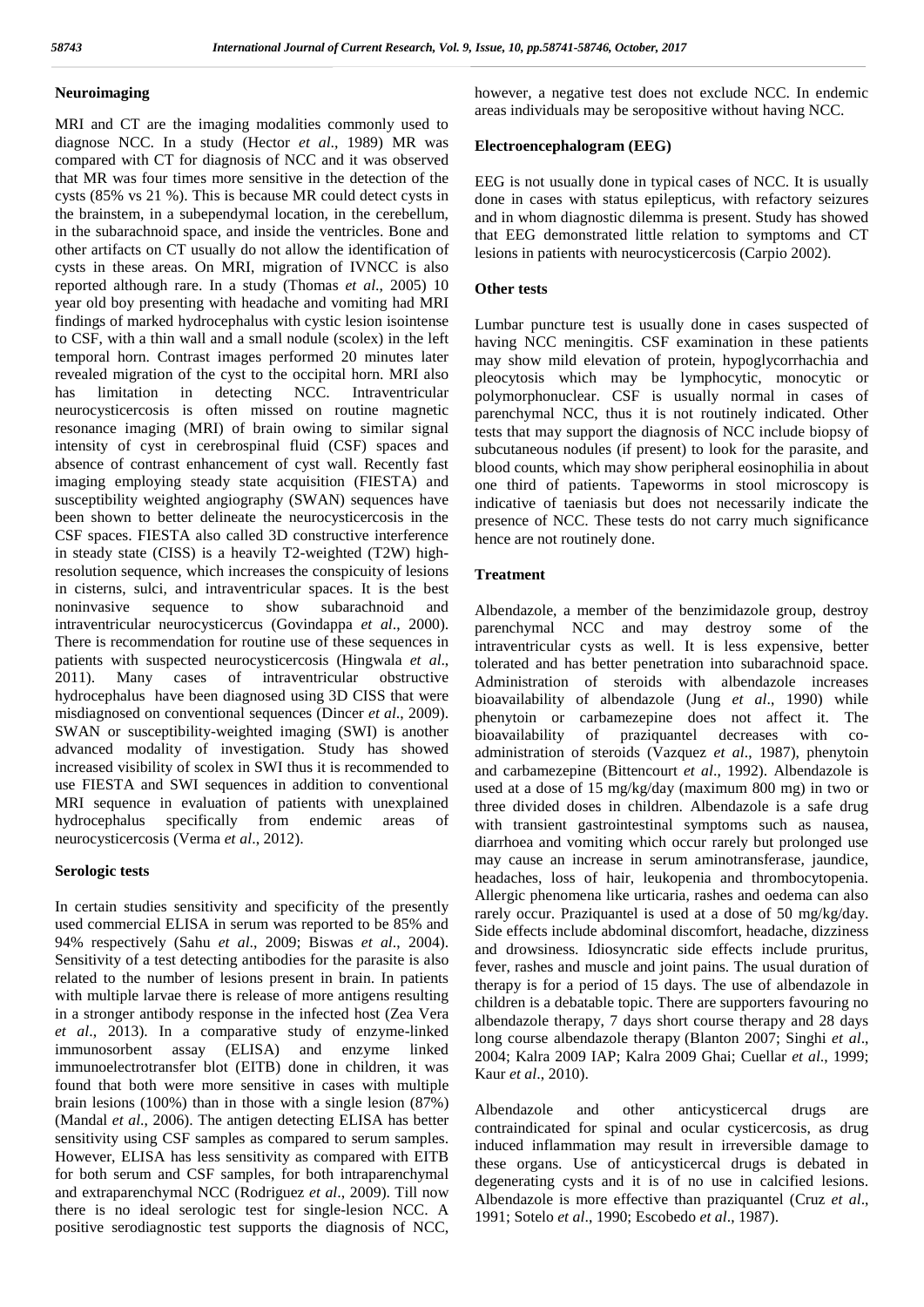# **Antiepileptic therapy**

Seizures in NCC are usually well controlled with a single antiepileptic drug (AED). The recurrence rate after AED withdrawal is low in cases with single-lesion NCC both in children (Talukdar *et al*., 2002; Baranwal *et al*., 2001) and adults (Goel *et al*., 2010). The usual practice is to give AED for 2 years seizure-free interval but it can be withdrawn after 1 year seizure free interval in cases where lesion has disappeared and EEG has normalized. Prolonged treatment is needed for those with persistent or calcified lesions.

#### **Corticosteroids**

Oral corticosteroids are administrated generally few days before and a few days along with anticysticercal therapy to prevent any adverse reactions that may occur due to host inflammatory response. Usually oral prednisolone 1–2 mg/kg is used. In cases with disseminated lesions and extensive cerebral oedema, steroids may be given for prolonged period.

# **Surgery**

In intraventricular NCC either a ventriculoperitoneal shunt or a temporary ventriculostomy must be performed if both hydrocephalus and increased ICP are present (Del Brutto *et al*., 1993). Indications for surgical removal of cysts are obstruction of CSF flow, or if they are complicating shunt functioning. Only medical therapy without any surgical intervention is required in patients with intraventricular cysts without hydrocephalus, or with only slight dilatation of the ventricles. Hydrocephalus sometimes return in patients of intraventricular cysts even after disappearance of cyst. There is liberation of antigenic substances inducing inflammatory response in ventricular system with dying cysts which cause ventriculitis (Madrazo *et al*., 1983). This in turn causes blockage of ventricular system as the cyst capsule attaches to ventricular wall or subarachnoid tissue with strong adhesions and thickeneing. This tissue cannot be removed surgically as it may damage the brain tissue (Madrazo *et al*., 1983). Thus ventriculoperitoneal shunt is required. These ventriculoperitoneal shunt can sometimes get blocked because of obstruction by either a gelatinous material from cyst or high CSF protein level. Patients who have inflammatory cyst may also have active cysts that might not be visible on neuroimaging, thus it is recommended to give antihelminthic drugs in inflammatory cysts as well to accelerate the death of the parasite in the active cysts which have been missed. (Fleury *et al*., 2010; Del Brutto *et al*., 1993; Vazquez *et al*., 1992; Cuetter *et al*., 1992; Rawlings *et al*., 1989; Sotelo *et al*., 1988).

Subarachnoid cysts in the basilar cisterns are known to produce hydrocephalus, raised ICP and meningeal irritation. Subarachnoid cysts are usually associated with parenchymal cysts thus the recommendation is to treat these cysts with anthelmintic drugs and shunting procedures if there is hydrocephalus, and surgical removal of the cysts (Del Brutto *et al*., 1993). Some authors suggest that surgery should be performed as soon as possible after the diagnosis of subarachnoid cysts to minimize the risk of sequelae or death (Castellanos *et al*., 2000; Colli *et al*., 1994; Soto *et al*., 1996), while some authors advocate that surgical removal of cysts should be considered only in patients who have life-threatening intracranial hypertension despite treatment with

corticosteroids. Thus surgical procedures and their potential complications can be avoided in most patients with neurocysticercosis with giant subarachnoid cysts which was earlier considered to be an absolute indication for surgery (Proano *et al*., 2001).

Newer modality of endoscopic IVNCC cyst excision is being used these days. It is a safe and effective option and avoids shunt and its related complications in these children (Suri *et al*., 2008). Magnetic resonance imaging is also a guide for treatment of IVNCC. The absence of pericystic Gadolinium enhancement on MR imaging is an indication for excision of lesions and if pericystic enhancement is present, shunt surgery should be performed. Jonathan Stuart *et al*., proposed a treatment algorithm based on patient symptoms, cyst location, and MR imaging Gd enhancement characteristics (Citow *et al*., 2002). Indications of surgery are: cysts that compress the brain and cranial nerves locally, intracranial hypertension or edema refractory to medical treatment, intraventricular NCC with hydrocephalus and raised ICP, spinal NCC with cord or root compression and ocular cysts (Sinha *et al*., 2009)

### **Follow up**

Follow up is required for all the patients on treatment. A CT scan is repeated after 3–6 months to determine whether the lesions have resolved or not. A repeat course of cysticidal therapy is often given in cases with persistent but not calcified lesions.

# **Prevention**

NCC is a preventable disease. Its burden can be reduced by educating masses for proper hygiene practices. Pigs should be treated for cysticercal infection. Many vaccines are under trial for preventing pigs from infection.

# **Conclusion**

NCC is a cause of seizures in pediatric as well as adult population. NCC can be treated by medical therapy alone if addressed on time but sometimes it can land up into complications requiring surgical intervention. Tuberculoma being a close differential of NCC should be ruled out before labeling a patient with NCC. NCC is a preventable disease and best approach to reduce its burden is to prevent it.

### **REFERENCES**

- Antoniuk S, Bruck I, Santos LH, Souza LP, Fugimura S. 2006. Neurocysticercosis in children: Clinical study and follow up of 112 patients. *Rev Neurol*., 42(Suppl 3):S97–101.
- Bandres JC, White AC Jr, Samo T, Murphy EC, Harris RL. 1992. Extraparenchymal neurocysticercosis: report of five cases and review of management. *Clin Infect Dis*., 15:799- 811.
- Baranwal AK, Singhi PD, Khandelwal N, Singhi SC. 1998. Albendazole therapy in children with focal seizures and single small enhancing computerized tomographic lesions: a randomized, placebo-controlled, double blind trial. *Pediatr Infect Dis J*., 17(8):696-700.
- Baranwal AK, Singhi PD, Singhi SC, Khandelwal N. 2001. Seizure recurrence in children with focal seizures and single small enhancing computed tomographic lesions: prognostic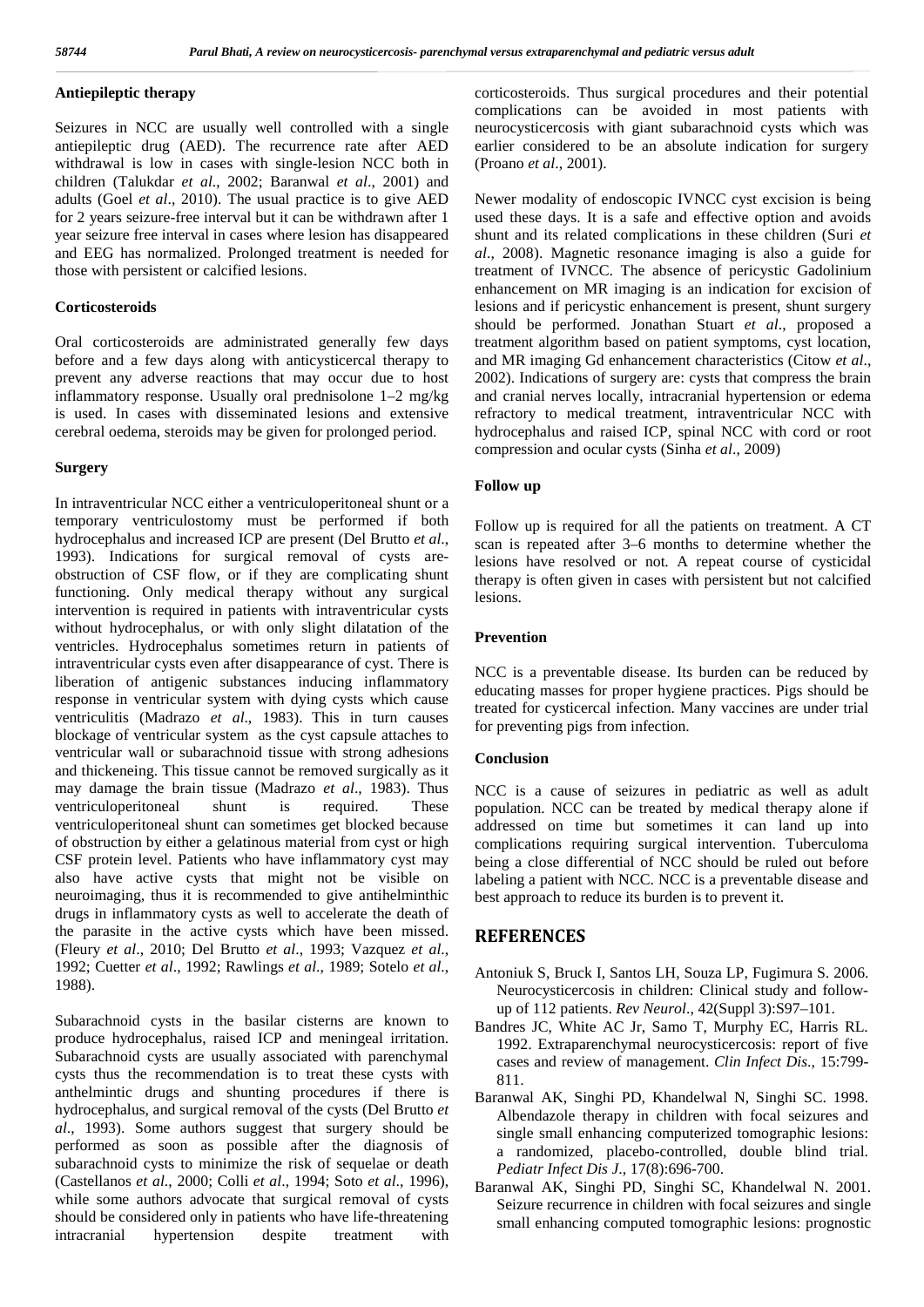factors on long-term follow-up. *J Child Neurol*., 16(6):443- 5.

- Basu S, Ramchandran U, Thapliyal A. 2007. Clinical profile and outcome of paediatric neuro-cysticercosis: A study from Western Nepal. *J Pediatr Neurol*., 5:45–52.
- Berman JD, Beaver PC, Cheever AW, Quindlen EA. 1981. Cysticercus of 60-milliliter volume in human brain. *Am J Trop Med Hyg*., 30:616-619.
- Bhattacharjee S, Biswas P. 2011. Childhood seizure A case of neurocysticercosis involving left parietal lobe. Turk Noroloji Dergisi., 17:167–70.
- Bhattacharjee S,Biswas P, and Mondal T. 2013. Clinical profile and follow-up of 51 pediatric neurocysticercosis cases: A study from Eastern India. *Ann Indian Acad Neurol*., 16(4): 549–555.
- Biswas R, Parija SC, Narayan SK. 2004. Dot-ELISA for the diagnosis of neurocysticercosis. *Rev Inst Med Trop Sao Paulo*., 46:249-52.
- Bittencourt PR, Gracia CM, Martins R, Fernandes AG, 1992. Diekmann HW, Jung W. Phenytoin and carbamazepine decreased oral bioavailability of praziquantel. *Neurology*, 42(3 Pt 1):492-6.
- Blanton R. Cysticercosis. In: Kliegman RM, Jenson HB, Behrman RE, Stanton BF, editors. 2007. Nelson Textbook of Paediatrics. Philadelphia: Saunders Elsevier; pp.1514–6.
- Carpio A, Kelvin EA, Bagiella E, Leslie D, Leon P, Andrews H, Hauser WA. 2008. Ecuadorian Neurocysticercosis Group. Effects of albendazole treatment on neurocysticercosis: a randomised controlled trial. *J Neurol Neurosurg Psychiatry*, 79(9):1050-5.
- Carpio A. 2002. Neurocysticercosis: An update. *Lancet Infect Dis*., 2:751–62.
- Castellanos F,Montes I, Porras LF, Peragallo E, Ampuero J, Rueda R. 2000. Giant subarachnoid cysts due to neurocysticercosis: two cases reported from a rural area in Extremadura. *Rev Neurol*., 1-15;30(5):433-5.
- Citow JS, Johnson JP, McBride DQ, Ammirati M. 2002. Neurocysticercosis Imaging features and surgery-related outcomes in intraventricular neurocysticercosis. *Neurosurgical Focus*, 12 :1-8
- Colli BO, Martelli N, Assirati Junior JA, *et al*., 1994. Cysticercosis of the central nervous system. I. Surgical treatment of cerebral cysticercosis: a 23-year experience in the Hospital das Clinicas of Ribeirao Preto Medical School. Arq *Neuropsiquatr*., 52:166-186
- Cruz M, Cruz I, Horton J Trans R. 1991. Albendazole versus praziquantel in the treatment of cerebral cysticercosis: clinical evaluation. *Soc Trop Med Hyg*., 85(2):244-7.
- Cuéllar R, Molinero M, Ramírez F, Vallejo V. 1999. Clinical findings in active cerebral neurocysticercosis in pediatrics. *Rev Neurol*., 29:334–7.
- Cuetter AC, Guerra LG, Meza AD, Brower DB. 1992. Neurocysticercosis: a special problem of the southwestern United States. *Journal of Tropical and Geographical Neurology*, 2:172 -6.
- Del Brutto OH, Santibañez R, Noboa CA, Aguirre R, Díaz E, Alarcón TA. 1992. Epilepsy due to neurocysticercosis: analysis of 203 patients. *Neurology*, 42(2):389-92.
- Del Brutto OH, Sotelo J, Roman GC. 1993. Therapy for neurocysticercosis: a reappraisal. *Clin Infect Dis*., 17:730-5.
- Dinçer A, Kohan S, Ozek MM. 2009. Is all "Communicating" hydrocephalus really communicating? Prospective study on the value of 3D-Constructive interference in steady state sequence at 3T. AJNR Am J Neuroradiol., 30:1898-906.
- Escobar A. 1983. The pathology of neurocysticercosis. In: Palacios E., Rodriguez-Carbajal K.J., Taveras J., editors. (eds),Cysticercosis of the central nervous system, Charles C. Thomas: Springfield, IL, 27–54.
- Escobedo F, Penagos P, Rodriguez J, Sotelo J. 1987. Albendazole therapy for neurocysticercosis. *Arch Intern Med*., 147(4):738-41.
- Fleury A, Escobar A, Fragoso G, Sciutto E, Larralde C Trans 2010. Clinical heterogeneity of human neurocysticercosis results from complex interactions among parasite, host and environmental factors. *Soc Trop Med Hyg*., 104(4):243-50.
- Garcia HH, Pretell EJ, Gilman RH, Martinez SM, Moulton LH, Del Brutto OH, Herrera G, Evans CA, Gonzalez AE. 2004. Cysticercosis Working Group in Peru. A trial of antiparasitic treatment to reduce the rate of seizures due to cerebral cysticercosis. *N Engl J Med*., 15; 350(3):249-58.
- Gauchan E, Malla T, Basnet S, Rao KS. 2011. Variability of presentations and CT-scan findings in children with neurocysticercosis. *Kathmandu Univ Med J (KUMJ)*, 9:17– 21.
- Goel D, Mittal M, Bansal KK, Singhal A. 2010. Natural history of solitary cerebral cysticercosis cases after albendazole therapy: a longitudinal follow-up study from India. *Acta Neurol Scand*., 121(3):204-8.
- Govindappa SS, Narayanan JP, Krishnamoorthy VM, Shastry CH, Balasubramaniam A, Krishna SS. 2000. Improved detection of intraventricular cysticercal cysts with the use of three dimensional constructive interference in steady state MR sequences. *AJNR Am J Neuroradiol.,* 21:679-84.
- Hector R *et al*., 1989. MR Imaging in Neurocysticercosis: A Study of 56 Cases. AJNR 10:1011-1019.
- Hingwala D, Chatterjee S, Kesavadas C, Thomas B, Kapilamoorthy TR. 2011. Applications of 3D CISS sequence for problem solving in neuroimaging. *Indian J Radiol Imaging*, 21:90-7.
- Joubert J, Van As AD. 1990. Rapid and complete resolution of giant cysticercal cysts after administration of praziquantel: a report of 4 cases. *S Afr Med J*., 77:154-157.
- Jung H, Hurtado M, Medina MT, Sanchez M, Sotelo J. 1990. Dexamethasone increases plasma levels of albendazole. *J Neurol*., 237(5):279-80.
- Kalra V, Sethi A. 1992. Childhood neurocysticercosis Epidemiology, diagnosis and course. *Acta Paediatr Jpn*., 34:365–70.
- Kalra V. 2009. Central nervous system. In: Ghai OP, editor. Ghai Essential Paediatrics. New Delhi: CBS Publishers; pp. 546–7.
- Kalra V. Neurocysticercosis. In: Parthasarathy A, Menon PS, Agarwal RK, Choudhury P, Thacker CN, Ugra D, *et al*., editors. IAP Textbook of Paediatrics. New Delhi: Jaypee Brothers Medical Publishers; 2009. pp. 469–70.
- Kaur P, Dhiman P, Dhawan N, Nijhawan R, Pandit S. 2010. Comparison of 1 week versus 4 weeks of albendazole therapy in single small enhancing computed tomography lesion. *Neurol India*, 58:560–4.
- Madrazo I, Garcia-Renteria JA, Sandoval M, Lopez Vega FJ. 1983. Intraventricular cysticercosis. *Neurosurgery*, 12:148- 52.
- Mandal J, Singhi PD, Khandelwal N, Malla N. 2006. Evaluation of ELISA and dot blots for the serodiagnosis of neurocysticercosis, in children found to have single or multiple enhancing lesions in computerized tomographic scans of the brain. *Ann Trop Med Parasitol*., 100(1):39-48.